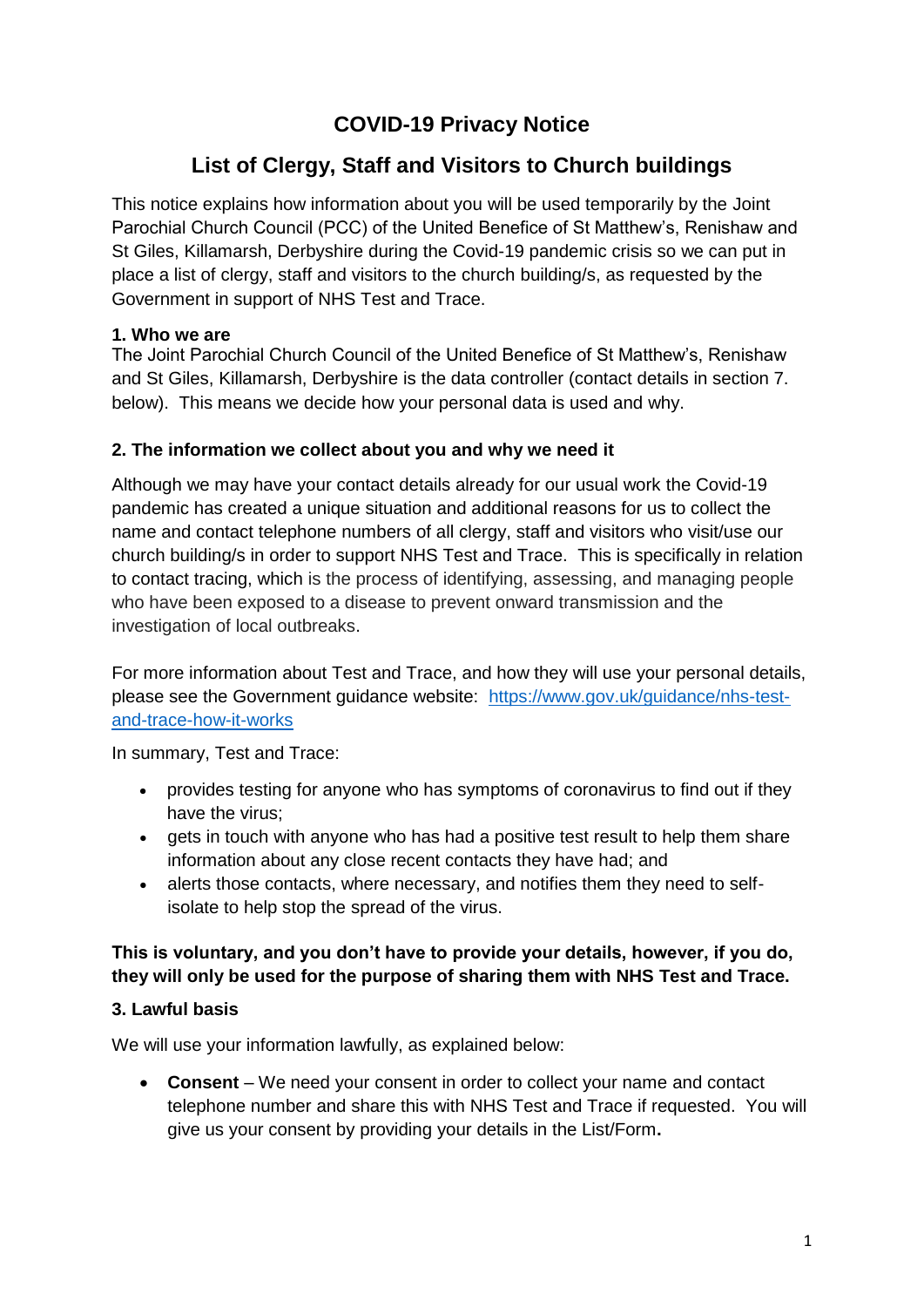**Explicit consent** – We need your explicit written consent to collect your data on the basis that you may have revealed a religious belief by using our church building/s. You will give us your explicit consent by completing the List/Form.

**You can withdraw your consent at any time after giving your details by letting us know you no longer want us to keep or share your personal data for this purpose, however, once we have given your details to Test and Trace we will no longer be able to prevent processing. To contact us, please see our contact details at 7. below.** 

#### **4. Sharing your data**

Your personal data will be treated as strictly confidential and will only be shared with NHS Test and Trace if requested.

Personal data that is collected will be used only to share with NHS Test and Trace. It will only be used for the purpose specified in this Privacy Notice.

### **5. Data Retention**

We will keep your name and telephone number for a maximum of 21 days and will dispose of it after this period.

### **6. Your Legal Rights**

Unless subject to an exemption under the GDPR or DPA 2018, you have the following rights with respect to your personal data: -

- The right to be informed about any data we hold about you;
- The right to request a copy of your personal data which we hold about you;
- The right to withdraw your consent at any time, while the Joint Parochial Church Council of the United Benefice of St Matthew's, Renishaw and St Giles, Killamarsh, Derbyshire still has your data;
- The right to request that we correct any personal data if it is found to be inaccurate or out of date;
- The right to request your personal data is erased where it is no longer necessary for us to retain such data;
- The right, where there is a dispute in relation to the accuracy or processing of your personal data, to request a restriction is placed on further processing;
- The right to obtain and reuse your personal data to move, copy or transfer it from one IT system to another.

## **7. Complaints and queries**

If you have any questions about this privacy notice, including any requests to exercise your legal rights, please contact us using the details set out below.

Joint Parochial Church Council (PCC) of the United Benefice of St Matthew's, Renishaw and St Giles, Killamarsh, Derbyshire – Tel: 0114 2482769

If you do not feel that your complaint has been dealt with appropriately, please contact Revd Canon Helen Guest, Data Protection Lead, The Rectory, Sheepcote Road, Killamarsh, S21 1DU, Tel: 0114 2482769, email: revshmguest@gmail.com